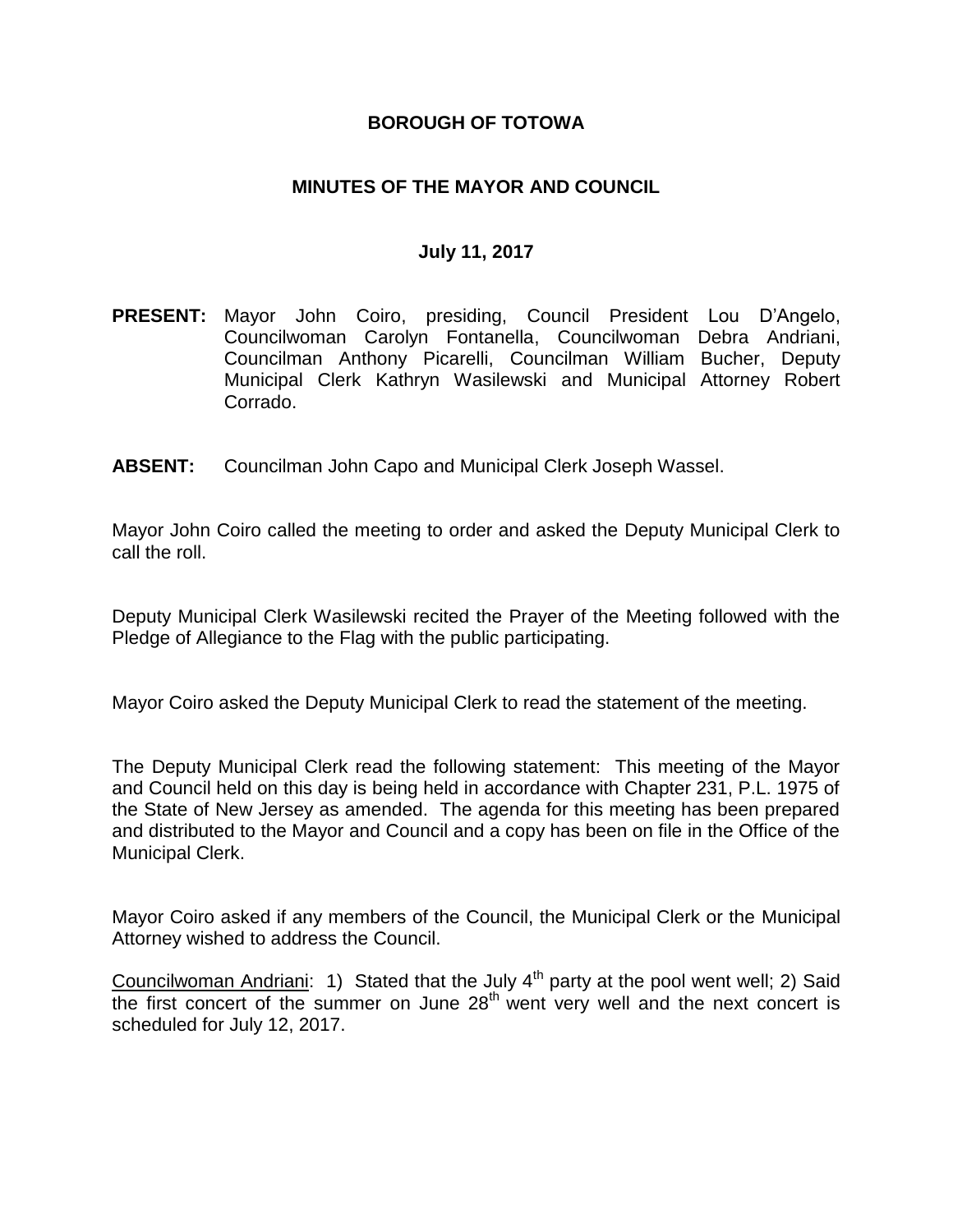### CITIZENS HEARD:

Mike Mahometa, 269 Lincoln Avenue: Asked why the construction of homes on Haven Avenue was stopped. Construction Code Official Allan Burghardt: Answered that it will start up again soon.

There was a motion by Councilman D'Angelo, seconded by Councilwoman Fontanella to approve the Minutes of the Mayor and Council for the meeting of June 27, 2017. On roll call vote, all members of the Council present voted in the affirmative. Councilman Bucher abstained from the voting.

#### COMMITTEE ON FINANCE:

There was a motion by Councilman Picarelli, seconded by Councilman D'Angelo to approve Resolution No. 2017-15 for the payment of bills. On roll call vote, all members of the Council present voted in the affirmative.

There was a motion by Councilman Picarelli, seconded by Councilman D'Angelo to adopt the following resolution authorizing the Treasurer to issue refunds to various property owners pursuant to State Tax Court judgments. On roll call vote, all members of the Council present voted in the affirmative.

#### RESOLUTION

WHEREAS, there has been a State Tax Court judgment to reduce the evaluation on the following.

NOW, THEREFORE, BE IT RESOLVED, that the Treasurer of the Borough of Totowa is authorized to refund this amount.

| <u>BLK</u> | LOT | <b>PROPERTY/OWNER</b>                       | <b>PAYABLE TO</b>                                                                              | <b>YEAR</b> | <b>FROM</b> | то        | <b>AMOUNT</b> |
|------------|-----|---------------------------------------------|------------------------------------------------------------------------------------------------|-------------|-------------|-----------|---------------|
| 166.03     | 11  | 29 Commerce Way<br><b>Commercenter Rity</b> | The Irwin Law Firm Trust Account                                                               | 2014        | 5.626.900   | 5.226.000 | \$8,507.10    |
| 166.03     | 11  | C/O Mack-Cali                               | Mail To:<br>The Irwin Law Firm, P.A.<br>80 Main Street<br>Suite 410<br>West Orange, N.J. 07052 | 2015        | 5.626.900   | 5.382.300 | \$5,586.66    |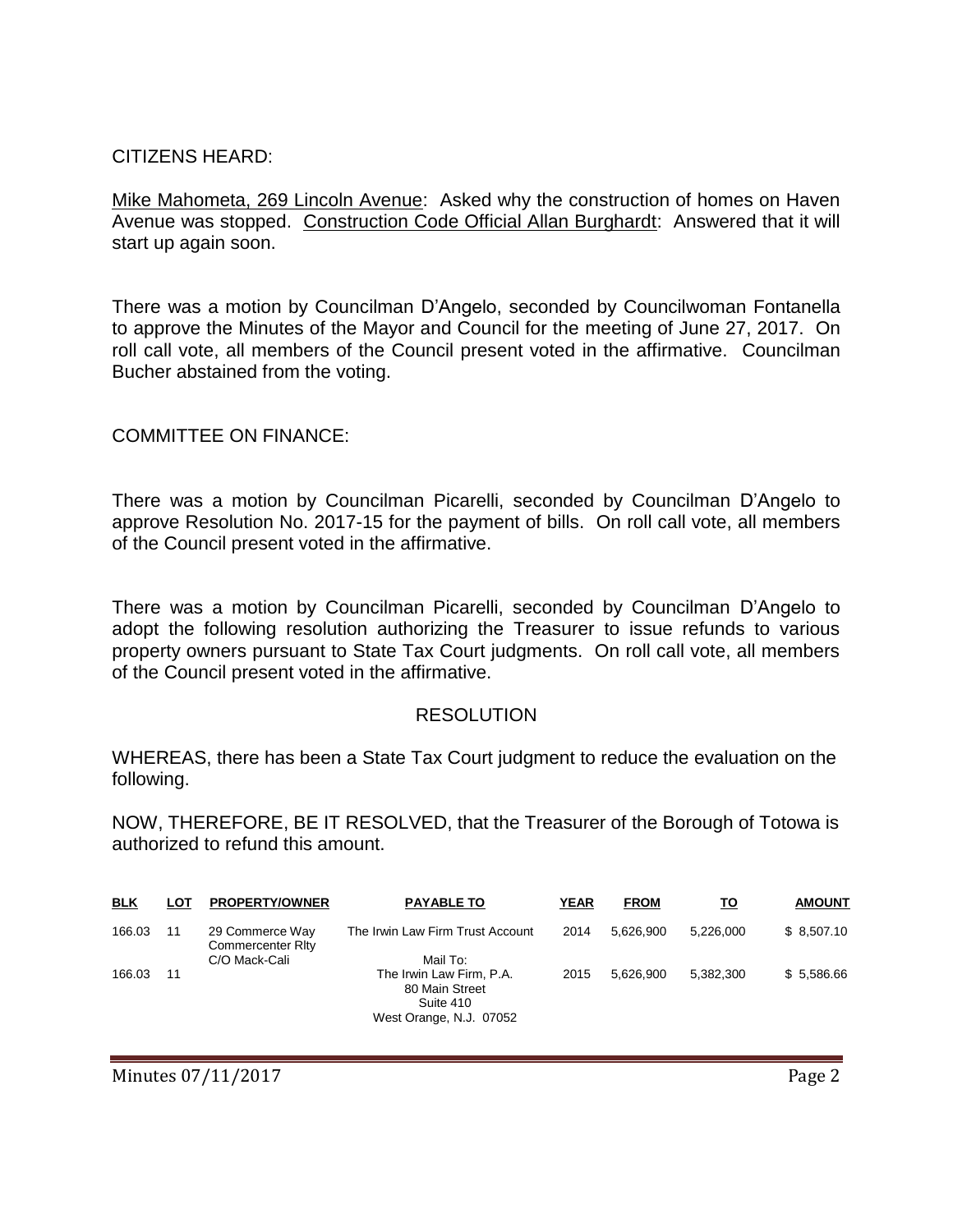| 166.03                     | 16                  | 60 Commerce Way                                                       |                                      | 2014                         | 5,788,300                                            | 5,284,000                                                           | \$10,701.25                                                             |
|----------------------------|---------------------|-----------------------------------------------------------------------|--------------------------------------|------------------------------|------------------------------------------------------|---------------------------------------------------------------------|-------------------------------------------------------------------------|
| 166.03                     | 16                  |                                                                       |                                      | 2015                         | 5,788,300                                            | 5,454,000                                                           | \$7,635.41                                                              |
| 166.04<br>166.04<br>166.04 | 1<br>1<br>1         | 999 Riverview Drive                                                   |                                      | 2014<br>2015<br>2016         | 7,000,000<br>7,000,000<br>7,000,000                  | 6,600,000<br>6,600,000<br>6,600,000                                 | \$8,488.00<br>\$9,136.00<br>\$9,396.00                                  |
| 166.04<br>166.04           | $\overline{2}$<br>2 | 120-140 Commerce                                                      |                                      | 2014<br>2015                 | 4,129,100<br>4,129,100                               | 3,949,000<br>3,949,000<br>Total check                               | \$3,821.72<br>\$4,113.48<br>\$67,385.62                                 |
| 170<br>170<br>170<br>170   | 3<br>3<br>3<br>3    | 545 Route 46<br>Totowa VF, LLC<br>C/O Vornado Rity Tr                 |                                      | 2013<br>2014<br>2015<br>2016 | 56,501,300<br>56,501,300<br>56,501,300<br>56,501,300 | 55,500,000<br>55,500,000<br>55,500,000<br>55,500,000<br>Total check | \$21,057.34<br>\$21,247.59<br>\$22,869.69<br>\$23,520.54<br>\$88,695.16 |
| 169                        | 5                   | 922 North Riverview<br>922 North Riverview<br><b>Drive Associates</b> | Michael A. Vespasiano,               | 2010                         | 10,816,000                                           | 8,500,000                                                           | \$39,557.28                                                             |
| 169                        | 5                   |                                                                       | <b>Attorney Trust Account</b>        | 2012                         | 8,985,600                                            | 8,100,000                                                           | \$18,243.36                                                             |
| 169                        | 5                   |                                                                       | Mail To:<br>Michael Vespasiano       | 2013<br>2014                 | 8,985,600<br>8,985,600                               | 8,100,000<br>8,200,000                                              | \$18,624.17<br>\$16,670.43                                              |
| 169<br>169                 | 5<br>5              |                                                                       | 331 Main Street<br>Chatham, NJ 07928 | 2015<br>2016                 | 8,985,600<br>8,985,600                               | 8,200,000<br>8,000,000<br><b>Total Check</b>                        | \$17,943.10<br>\$23,151.74<br>\$134,190.08                              |

There was a motion by Councilman Picarelli, seconded by Councilman D'Angelo to adopt the following Resolution Authorizing Settlement Of The 2013, 2014, 2015, 2016, And 2017 Tax Appeals Entitled Abill Realty Corp. V. Borough Of Totowa. On roll call vote, all members of the Council present voted in the affirmative.

#### RESOLUTION NO. 90-2017

#### RESOLUTION AUTHORIZING SETTLEMENT OF THE 2013, 2014, 2015, 2016 AND 2017 TAX APPEALS ENTITLED ABILL REALTY CORP. V. BOROUGH OF TOTOWA

WHEREAS, there have been appeals of the real property tax assessments for the stated tax years; and

WHEREAS, each Block and Lot listed therein was assessed at the amount stated therein; and

WHEREAS, the proposed Stipulations of Settlement, copies of which are incorporated herein as if set forth at length, has been reviewed and recommended by the Borough Tax Assessor and Borough Tax Expert; and

WHEREAS, the settlement of these matters on the attached list are in the best interest of the Borough of Totowa.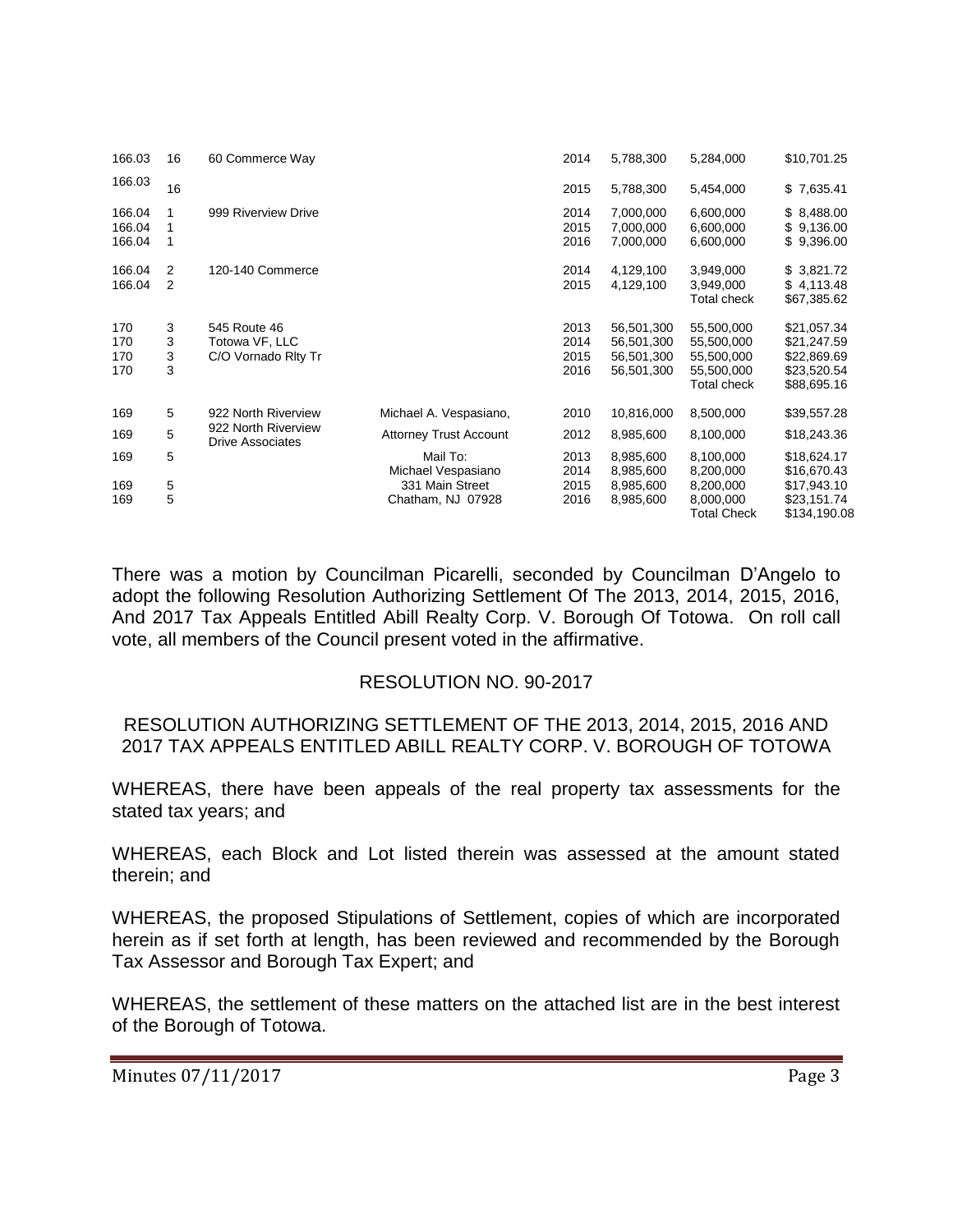NOW, THEREFORE, BE IT RESOLVED, by the Borough of Totowa, New Jersey, as follows:

- 1. The Borough's Tax Appeal Attorney, Raymond B. Reddin, Esq. is authorized to execute Stipulations of Settlement on behalf of the Borough of Totowa with respect to the tax appeals on the attached list which are currently pending in the Tax Court of New Jersey.
- 2. All municipal officials are hereby authorized to take whatever action may be necessary to implement the terms of this Resolution and authorizes the Special Tax Counsel to enter into the Stipulation of Settlement as provided by Taxpayer.

There was a motion by Councilman Picarelli, seconded by Councilman D'Angelo to approve payment of the 3<sup>rd</sup> Quarter 2017 Budget Allotment to the Borough of Totowa Public Library in the amount of \$178,154.00. On roll call vote, all members of the Council present voted in the affirmative.

There was a motion by Councilman Picarelli, seconded by Councilman D'Angelo to adopt the following Resolution Authorizing Professional Engineering Services For The Revisions To Borough Of Totowa Tax Maps. On roll call vote, all members of the Council present voted in the affirmative.

## RESOLUTION NO. 91-2017

### RESOLUTION AUTHORIZING PROFESSIONAL ENGINEERING SERVICES FOR THE REVISIONS OF THE BOROUGH OF TOTOWA TAX MAPS

WHEREAS, by Resolution No. 37-2017 dated February 14, 2017, the Mayor and Council of the Borough of Totowa authorized Richard A. Alaimo Engineering Associates to digitize the Borough's tax maps; and

WHEREAS, by letter dated March 7, 2017, the Borough of Totowa's Tax Assessor has requested that the tax maps also be revised to include all recently recorded deeds of easement as well as other various revisions; and

WHEREAS, these revisions should be completed in connection with the digitization of the Borough of Totowa tax maps; and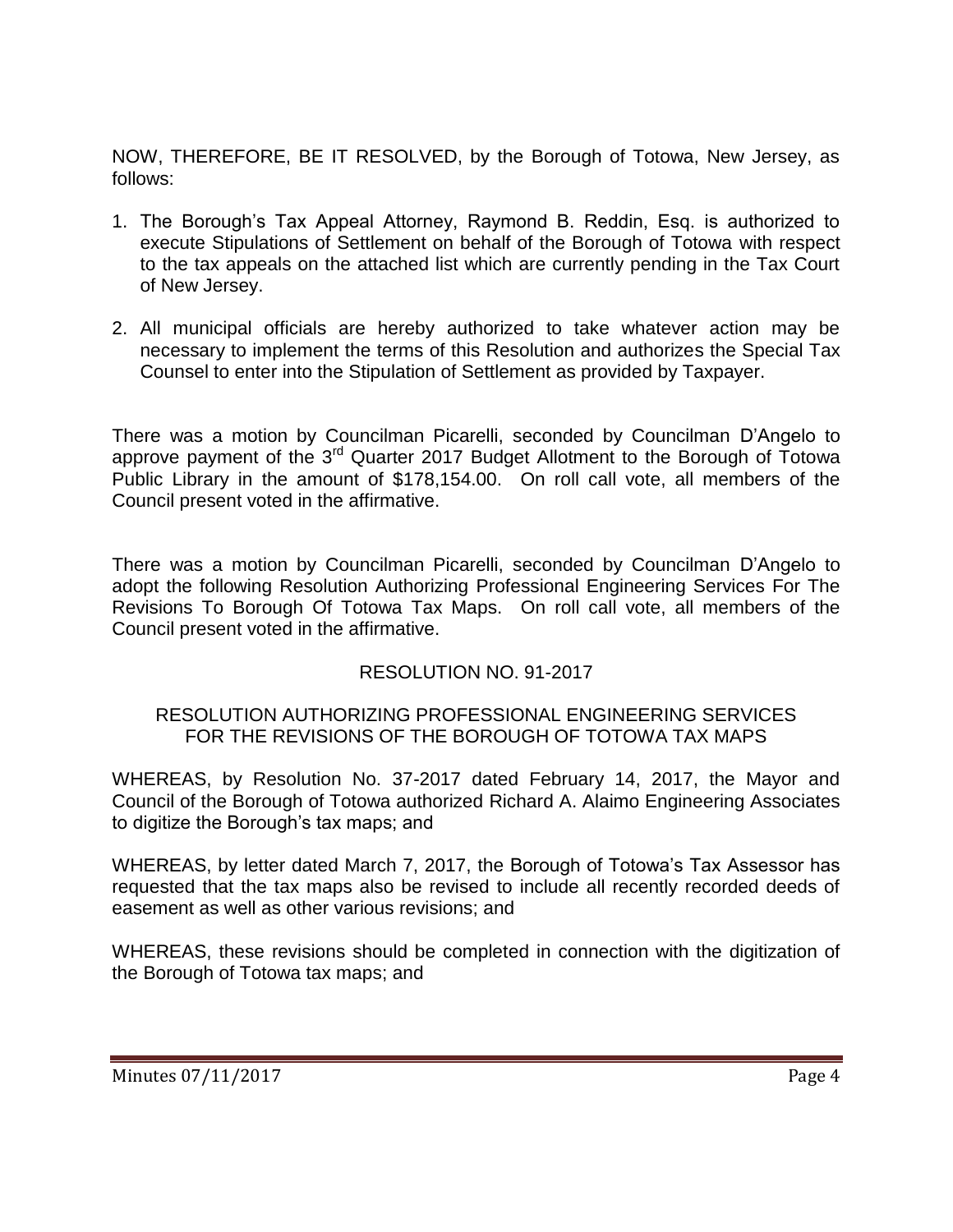WHEREAS, Richard A. Alaimo Engineering Associates has submitted a supplemental proposal dated May 26, 2017 to complete the requested revisions of the Borough of Totowa tax maps for a lump sum of \$7,700.00, a copy of which is on file in the office of the Borough of Totowa Municipal Clerk; and

WHEREAS, the Mayor and Council of the Borough of Totowa on July 11, 2017 did examine the proposal submitted by Richard A. Alaimo Engineering Associates; and

WHEREAS, pursuant to the applicable New Jersey State laws, these professional services may be awarded without public bidding.

NOW, THEREFORE, BE IT RESOLVED, that the Mayor and Council of the Borough of Totowa do hereby accept the supplemental proposal submitted by Richard A. Alaimo Engineering Associates for professional engineering services for various revisions of the Borough of Totowa tax maps in the amount of \$7,700.00.

BE IT FURTHER RESOLVED, that the Mayor and Council of the Borough of Totowa do hereby authorize Richard A. Alaimo Engineering Associates to perform the professional services as set forth in their proposal.

COMMITTEE ON PUBLIC SAFETY:

A retirement letter was received from Police Captain Mark R. Aue, Sr., effective August 1, 2017. There was a motion by Councilman D'Angelo, seconded by Councilwoman Fontanella to accept his retirement. On roll call vote, all members of the Council present voted in the affirmative.

After conferring with Police Chief Robert Coyle, reviewing the personnel files and upon the recommendation of the Committee, there was a motion by Councilman D'Angelo, seconded by Councilwoman Fontanella that Patrol Officer Gary Bierach be promoted to the rank of Detective. On roll call vote, all members of the Council present voted in the affirmative.

#### MAYOR'S APPOINTMENT

I, Mayor John Coiro, with the advice and consent of the Council do hereby promote Patrol Officer Gary Bierach to the rank of Detective in the Borough of Totowa Police Department, effective with the swearing in ceremony on July 25, 2017.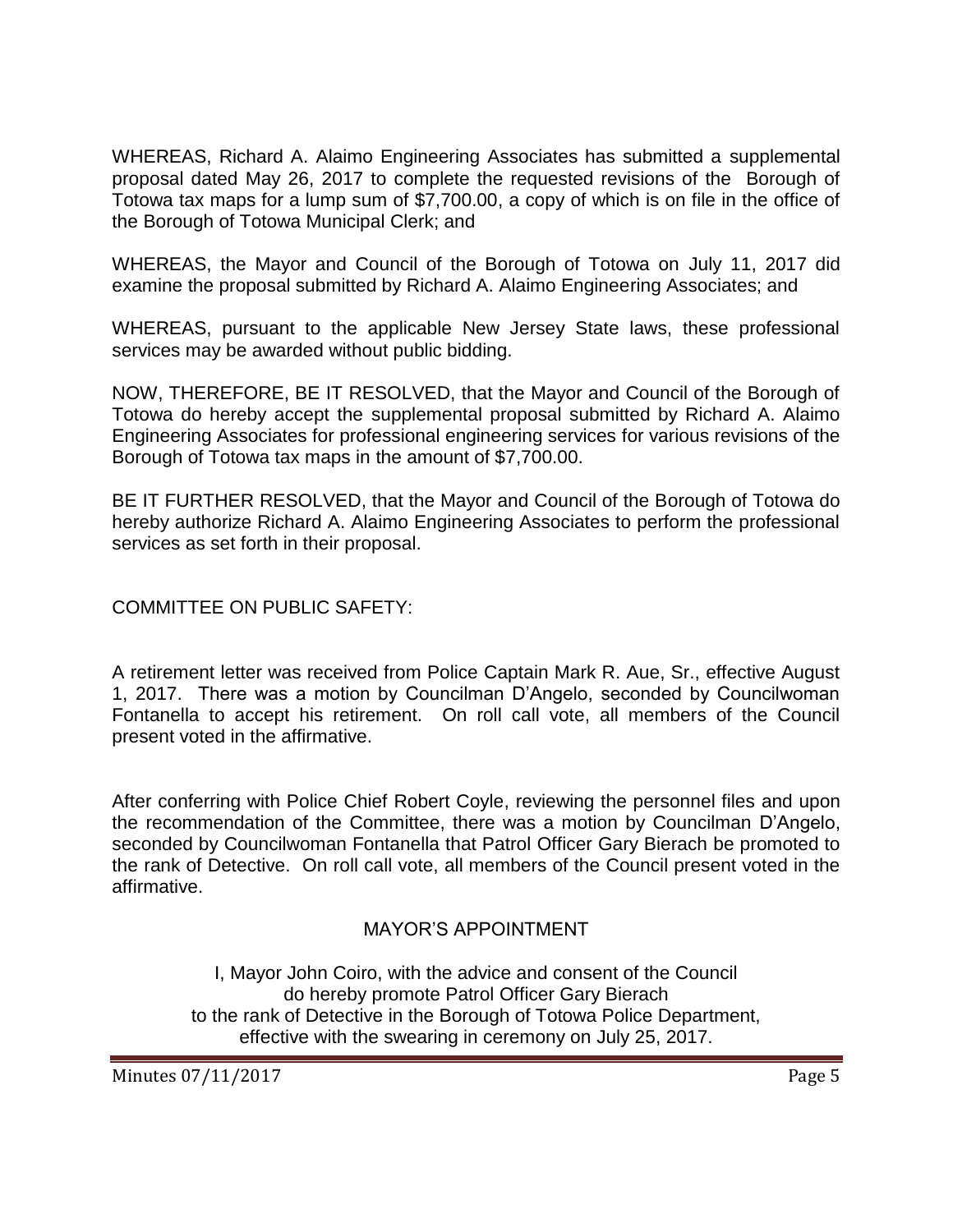There was a motion by Councilman D'Angelo, seconded by Councilwoman Fontanella to confirm the promotion. On roll call vote, all members of the Council present voted in the affirmative.

After conferring with Police Chief Robert Coyle and upon the recommendation of the Committee, there was a motion by Councilman D'Angelo, seconded by Councilwoman Fontanella to appoint Joseph Parlegreco as a Patrol Officer in the Borough of Totowa Police Department. On roll call vote, all members of the Council present voted in the affirmative.

# MAYOR'S APPOINTMENT

#### I, Mayor John Coiro, with the advice and consent of the Council do hereby appoint Joseph Parlegreco as a Patrol Officer in the Borough of Totowa Police Department, effective with the swearing in ceremony on July 25, 2017.

There was a motion by Councilman D'Angelo, seconded by Councilwoman Fontanella to confirm the appointment. On roll call vote, all members of the Council present voted in the affirmative.

There was a motion by Councilman D'Angelo, seconded by Councilwoman Fontanella to adopt the following Resolution Authorizing The Purchase And Delivery Of Rescue Tools For The Borough Of Totowa Fire Department. On roll call vote, all members of the Council present voted in the affirmative.

## RESOLUTION NO. 92-2017

#### RESOLUTION AUTHORIZING THE PURCHASE AND DELIVERY OF RESCUE TOOLS FOR THE BOROUGH OF TOTOWA FIRE DEPARTMENT

WHEREAS, the Chief of the Borough of Totowa Volunteer Fire Department has recommended the purchase of new rescue tools for the Fire Department; and

WHEREAS, the Mayor and Council of the Borough of Totowa recognize the importance of these rescue tools and desire to authorize the purchase and delivery of this extrication equipment; and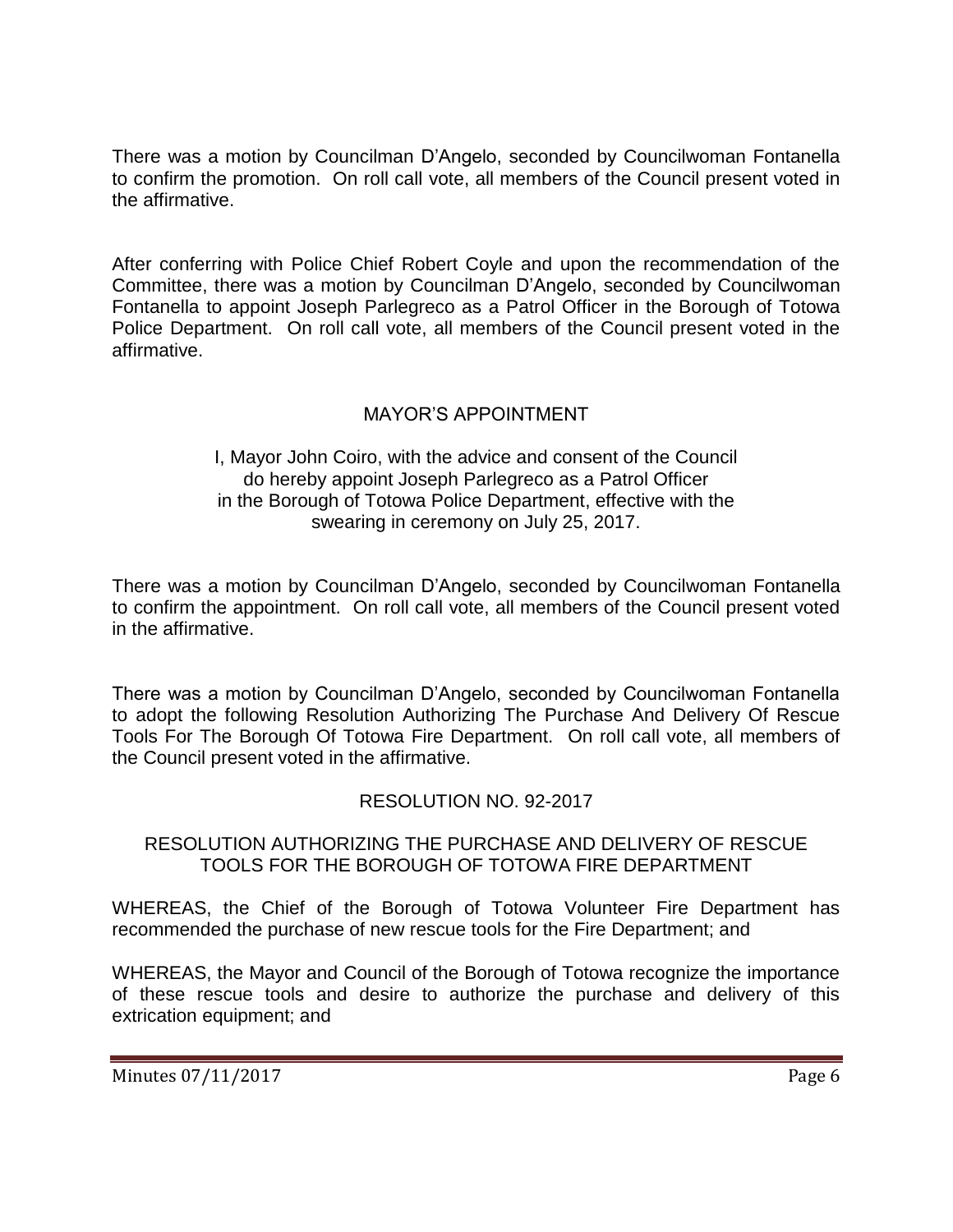WHEREAS, the Borough of Totowa Fire Chief has solicited quotes for the new rescue tools; and

WHEREAS, New Jersey State Contract No. A80968 has been awarded to State Line Fire & Safety, Inc., 50 Park Avenue, Park Ridge, New Jersey 07656 for Hurst rescue tools and related items; and

WHEREAS, State Line Fire & Safety, Inc. submitted a proposal dated June 8, 2017 for various Hurst rescue tools in the amount of \$29,097.00, a copy of which is on file in the office of the Borough of Totowa Municipal Clerk; and

WHEREAS, pursuant to the applicable New Jersey State laws, the purchase of this equipment may be authorized without public bidding.

NOW, THEREFORE, BE IT RESOLVED, that the Mayor and Council of the Borough of Totowa do hereby authorize the purchase and delivery of various Hurst rescue tools from State Line Fire & Safety, Inc. for the Borough of Totowa Fire Department in the amount of \$29,097.00.

BE IT FURTHER RESOLVED, that the Mayor and Municipal Council of the Borough of Totowa do hereby authorize the Municipal Clerk and Fire Chief to execute any and all instruments relating thereto.

A letter was received from Volunteer Fire Company No. 1 requesting permission to attend a Wetdown at Pompton Falls Fire Company No. 3 in Wayne on September 9, 2017. There was a motion by Councilman D'Angelo, seconded by Councilwoman Fontanella to grant permission. On roll call vote, all members of the Council present voted in the affirmative.

COMMITTEE ON PUBLIC WORKS:

There was a motion by Councilman Bucher, seconded by Councilman Picarelli to adopt the following Resolution Authorizing Professional Engineering Services For The New Jersey Department Of Environmental Protection Freshwater Wetlands Permit, 40 Vreeland Avenue. On roll call vote, all members of the Council present voted in the affirmative.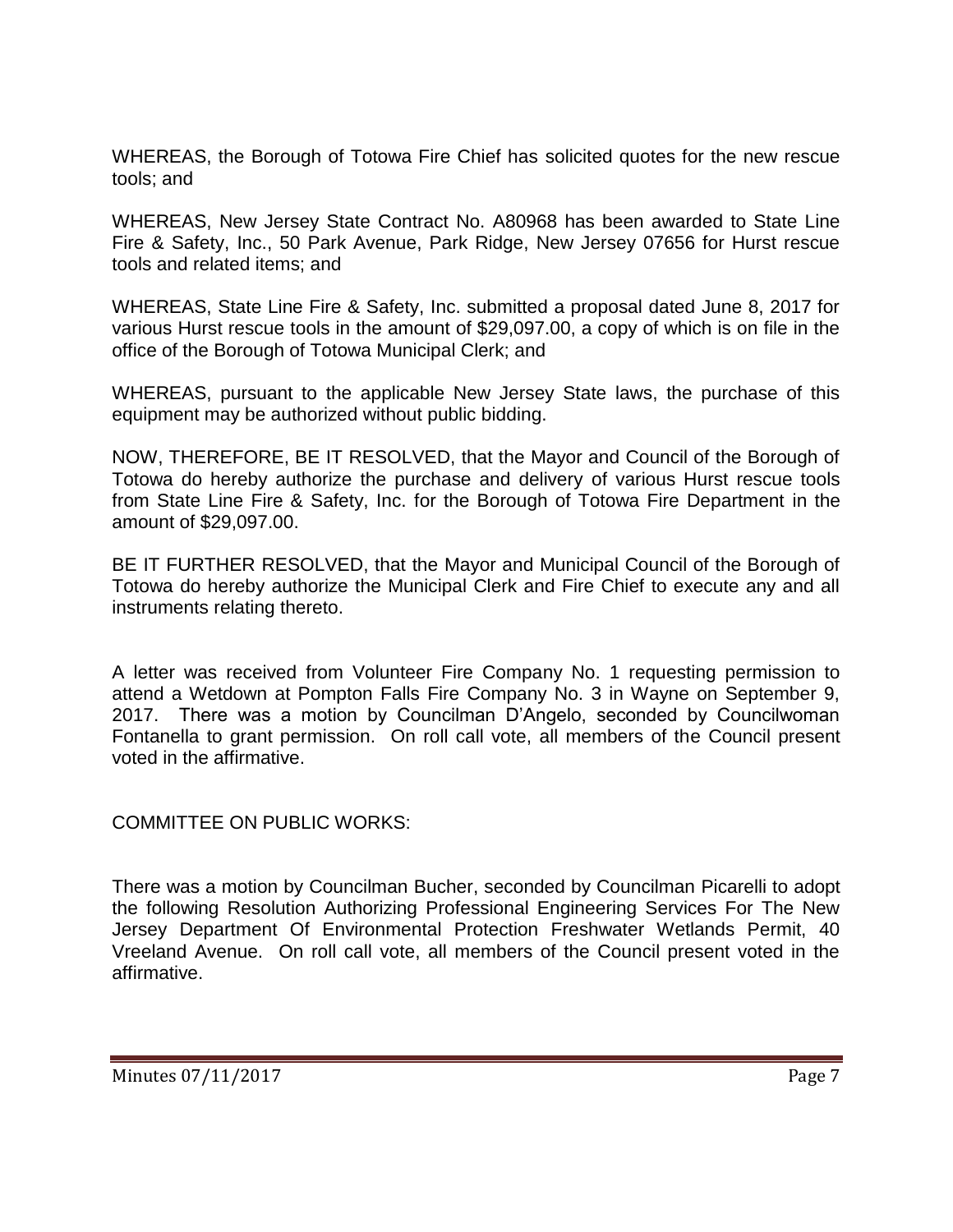# RESOLUTION NO. 93-2017

### RESOLUTION AUTHORIZING PROFESSIONAL ENGINEERING SERVICES FOR THE NEW JERSEY DEPARTMENT OF ENVIRONMENTAL PROTECTION FRESHWATER WETLANDS PERMIT, 40 VREELAND AVENUE

WHEREAS, the Borough of Totowa has received a Notice of Violation ("NOV") from the New Jersey Department of Environmental Protection ("NJDEP"), Bureau of Coastal and Land Use Compliance and Enforcement for the performance of unauthorized activities within a freshwater wetland located at 40 Vreeland Avenue; and

WHEREAS, the corrective actions listed in the NOV includes applying for a Freshwater Wetlands Permit from the Division of Land Use Regulation to legitimize the unauthorized activities; and

WHEREAS, the Mayor and Council of the Borough of Totowa desire to retain the services of a professional engineering firm to prepare and submit the Freshwater Wetlands application; and

WHEREAS, these services include preparation and submission of the application package, preparation of all required plans, support calculations, checklists and application forms, and any necessary meetings and coordination with the NJDEP for a determination of completeness for the Freshwater Wetlands Permit; and

WHEREAS, Richard A. Alaimo Engineering Associates has submitted a proposal dated June 29, 2017 for professional engineering services in connection with the NJDEP Freshwater Wetlands Permit for the sum of \$20,140.00, a copy of which is on file in the office of the Borough of Totowa Municipal Clerk; and

WHEREAS, the Mayor and Council of the Borough of Totowa on July 11, 2017 did examine the proposal submitted by Richard A. Alaimo Engineering Associates; and

WHEREAS, pursuant to the applicable New Jersey State laws, these professional services may be awarded without public bidding.

NOW, THEREFORE, BE IT RESOLVED, that the Mayor and Council of the Borough of Totowa do hereby accept the proposal submitted by Richard A. Alaimo Engineering Associates for professional engineering services in connection with the NJDEP Freshwater Wetlands Permit for the sum of \$20,140.00.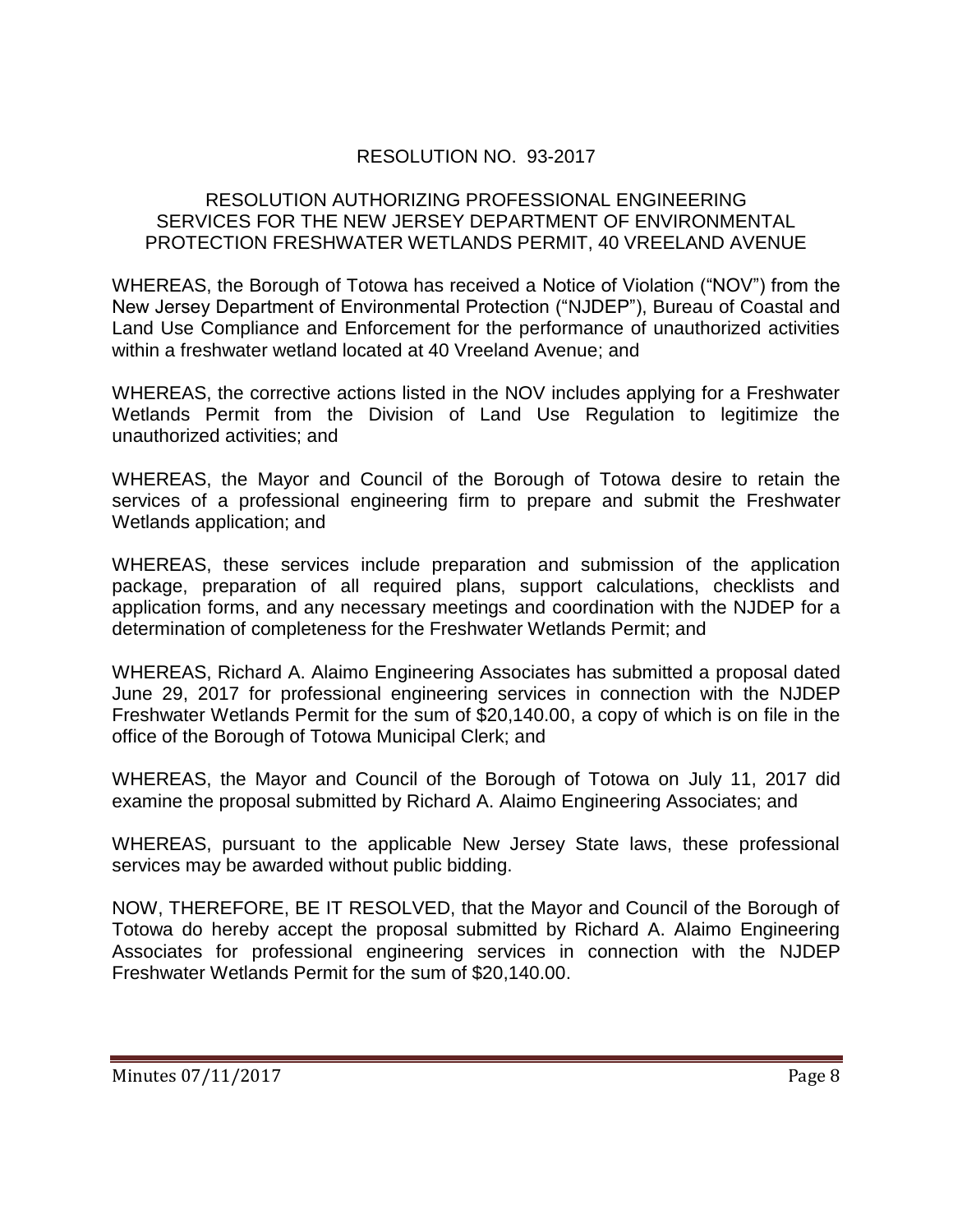BE IT FURTHER RESOLVED, that the Mayor and Council of the Borough of Totowa do hereby authorize Richard A. Alaimo Engineering Associates to perform the professional services as set forth in their proposal.

BE IT FURTHER RESOLVED, that the Municipal Council of the Borough of Totowa does hereby authorize the Mayor, Municipal Clerk and Municipal Engineer to execute any and all necessary instruments relating thereto.

COMMITTEE ON ENGINEERING & PUBLIC PROPERTY:

There was a motion by Councilwoman Fontanella, seconded by Councilwoman Andriani to adopt the following Resolution Authorizing Professional Engineering Services For The Design Of The Sanitary Sewer Main Rehabilitation – Phases V & VI. On roll call vote, all members of the Council present voted in the affirmative.

# RESOLUTION NO. 94-2017

RESOLUTION AUTHORIZING PROFESSIONAL ENGINEERING SERVICES FOR THE DESIGN OF THE SANITARY SEWER MAIN REHABILITATION – PHASES V & VI

WHEREAS, in August of 2011, the Borough of Totowa suffered the devastating effects of Hurricane Irene which resulted in unprecedented flooding throughout the community; and

WHEREAS, following the Hurricane, the Borough of Totowa Municipal Engineer recommended the rehabilitation of portions of the sanitary sewer mains located throughout the municipality; and

WHEREAS, to date, four Phases of the on-going Sanitary Sewer Main Rehabilitation Project have been completed; and

WHEREAS, the Borough of Totowa Municipal Engineer has now recommended the rehabilitation of existing sanitary sewer mains within Mitchell Avenue, from Union Boulevard to Lind Road, and Riverview Drive, between Rosalie Avenue and Margaret Street; and

WHEREAS, the work consists primarily of the installation of cured-in-place lining for approximately 1,190 linear feet of existing sanitary sewer main; and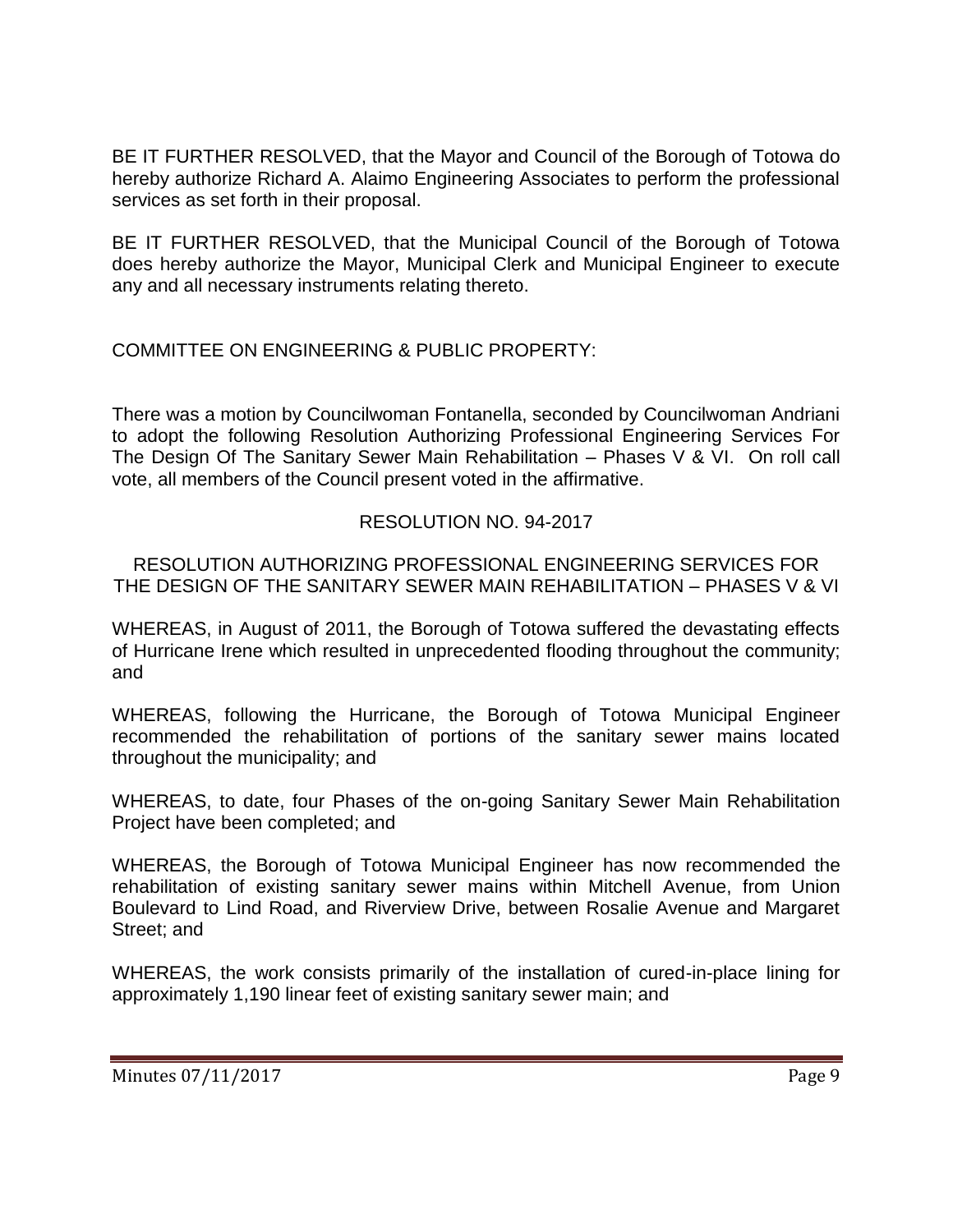WHEREAS, the Borough of Totowa received a Block Grant from Passaic County through the Community Development Block Grant Program for the additional rehabilitation work; and

WHEREAS, the Mayor and Council of the Borough of Totowa desire to retain the services of a professional engineering firm to provide design services for Phases V and VI of the Sanitary Sewer Main Rehabilitation Project; and

WHEREAS, Richard A. Alaimo Engineering Associates has submitted a proposal dated May 26, 2017 to provide the design services for the rehabilitation of sanitary sewer mains at a cost not to exceed \$25,520.00, a copy of which is on file in the office of the Borough of Totowa Municipal Clerk; and

WHEREAS, the Mayor and Council of the Borough of Totowa on July 11, 2017 did examine the proposal submitted by Richard A. Alaimo Engineering Associates; and

WHEREAS, pursuant to the applicable New Jersey State laws, these professional services may be awarded without public bidding.

NOW, THEREFORE, BE IT RESOLVED, that the Mayor and Council of the Borough of Totowa do hereby accept the proposal submitted by Richard A. Alaimo Engineering Associates for professional engineering services for the Sanitary Sewer Main Rehabilitation Project – Phases V and VI in the amount of \$25,520.00.

BE IT FURTHER RESOLVED, that the Mayor and Council of the Borough of Totowa do hereby authorize Richard A. Alaimo Engineering Associates to perform the professional services as set forth in their proposal.

COMMITTEE ON LIAISON & INSPECTION:

There was a motion by Councilwoman Andriani, seconded by Councilman Bucher to adopt the following Resolution Of The Municipal Council Of The Borough Of Totowa, County Of Passaic, New Jersey Authorizing A Purchase And Sale Agreement By And Between The State Of New Jersey And The Borough Of Totowa And A Purchase And Sale Agreement Between The Borough Of Totowa And NJDC Urban Renewal DE LLC In Connection With The Acquisition And Redevelopment Of The Former North Jersey Developmental Center On Minnisink Road. On roll call vote, all members of the Council present voted in the affirmative.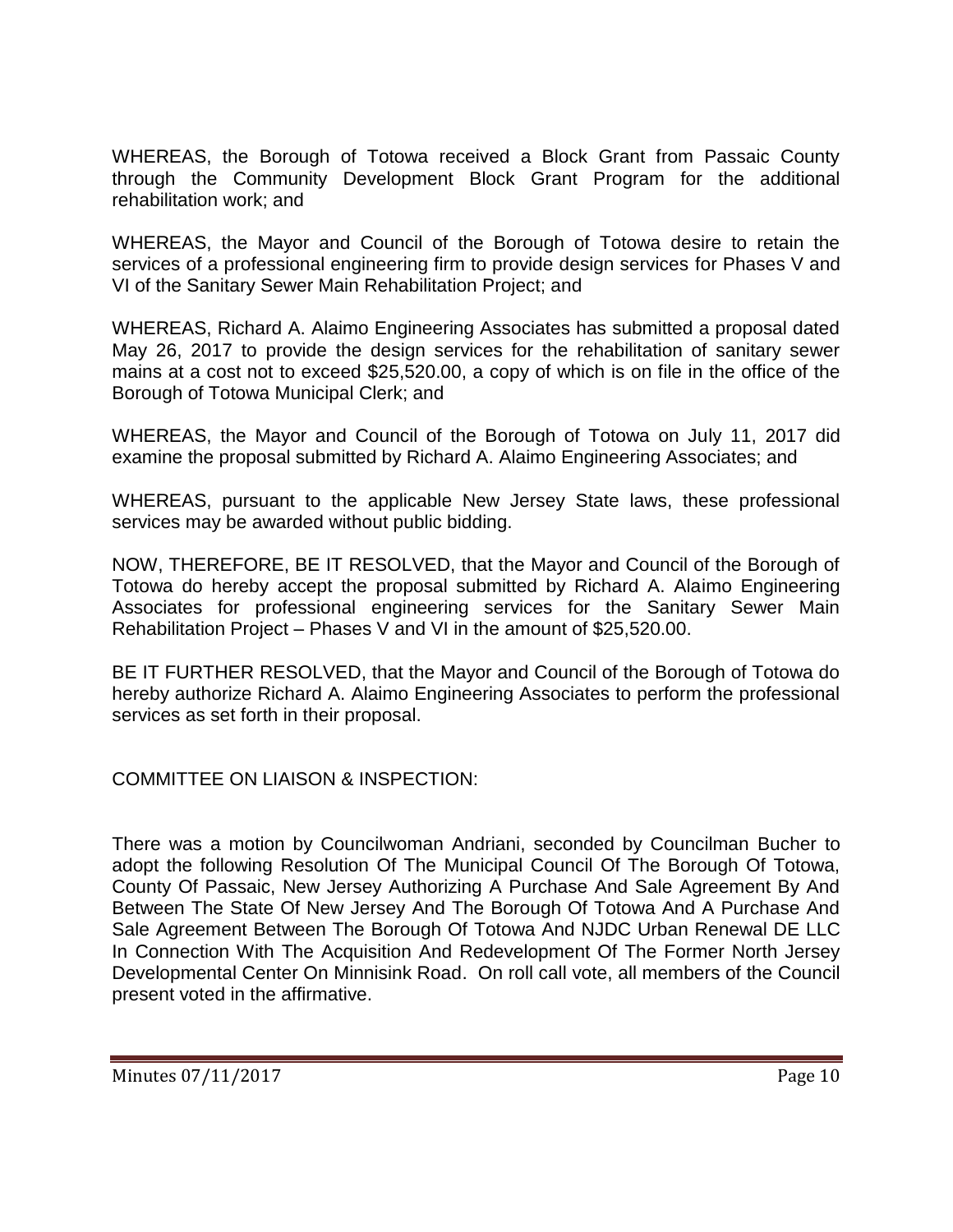# RESOLUTION NO. 95-2017

### RESOLUTION OF THE MUNICIPAL COUNCIL OF THE BOROUGH OF TOTOWA, COUNTY OF PASSAIC, NEW JERSEY AUTHORIZING A PURCHASE AND SALE AGREEMENT BY AND BETWEEN THE STATE OF NEW JERSEY AND THE BOROUGH OF TOTOWA AND A PURCHASE AND SALE AGREEMENT BETWEEN THE BOROUGH OF TOTOWA AND NJDC URBAN RENEWAL DE LLC IN CONNECTION WITH THE ACQUISITION AND REDEVELOPMENT OF THE FORMER NORTH JERSEY DEVELOPMENTAL CENTER ON MINNISINK ROAD

WHEREAS, the municipal council of the Borough of Totowa (the "Borough Council") in the County of Passaic, State of New Jersey (the "Borough"), a public body corporate and politic of the State of New Jersey (the "State"), is authorized pursuant to the Local Redevelopment and Housing Law, *N.J.S.A.* 40A:12A-1 *et seq.* (the "Redevelopment Law") to determine whether certain parcels of land with the Borough constitute an area in need of rehabilitation and/or an area in need of redevelopment; and

WHEREAS, on August 25, 2015, the Borough Council adopted a resolution authorizing and directing the planning board of the Borough (the "Planning Board") to conduct an investigation of the property commonly known on the Borough tax map as Block 154, Lot 19 (Block 154, Lot 19 and Block 154.01, Lot 1 on the tax assessment records) (hereinafter, the "Study Area"), to determine whether the Study Area meets the criteria set forth in the Redevelopment Law, specifically *N.J.S.A.* 40A:12A-5, and should be designated as an area in need of redevelopment, which designation would authorize the Borough Council to use all those powers permitted by the Redevelopment Law, other than the power of eminent domain; and

WHEREAS, on October 8, 2015, the Planning Board held a public hearing in accordance with *N.J.S.A.* 40A:12A-6 at which it reviewed the findings of a report prepared by the Alaimo Group (the "Planning Consultant") entitled "Preliminary Investigation, Potential Redevelopment Area, Former North Jersey Developmental Center Site (Block 154, Lot 19) Totowa Borough, Passaic County, New Jersey" dated September 16, 2015 (the "Redevelopment Study") which determined that the Study Area meets the criteria for designation as an "area in need of redevelopment" under the Redevelopment Law, and adopted a resolution which endorsed the findings of the Redevelopment Study and recommended to the Borough Council, pursuant to *N.J.S.A.* 40A:12A-6, that the Study Area be designated as an "area in need of redevelopment"; and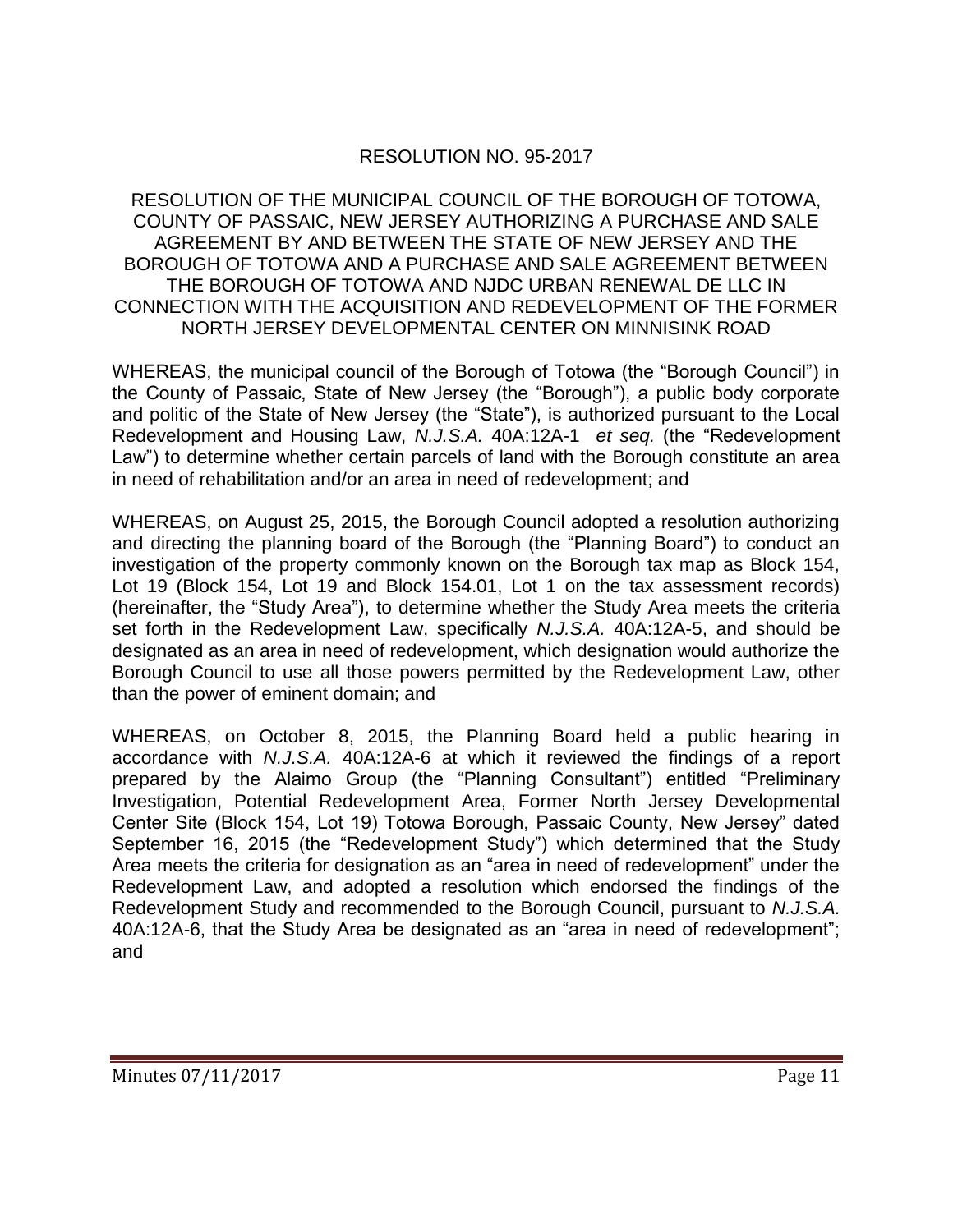WHEREAS, on October 13, 2015, in accordance with the criteria set forth in the Redevelopment Law, the Borough accepted the recommendation of the Planning Board and adopted a resolution which designated the Study Area as an "area in need of redevelopment" (the "Redevelopment Area" or "Property"); and

WHEREAS, by commission of the Borough Council, the Planning Consultant prepared a Redevelopment Plan for the Redevelopment Area (the "Redevelopment Plan") which was referred to the Planning Board pursuant to the Redevelopment Law, specifically *N.J.S.A.* 40A:12A-7(e); and

WHEREAS, the Planning Board reviewed the Redevelopment Plan at a public hearing on February 11, 2016 at the conclusion of which, the Planning Board determined that Ordinance No. 03-2016 and the Redevelopment Plan which it adopts are determined to be substantially consistent with or designed to effectuate the Borough of Totowa Master Plan as amended in accordance with the 2014 Master Plan Re-examination Report and the Planning Board further recommended that the Borough Council adopt the Redevelopment Plan and Ordinance No. 03-2016; and

WHEREAS, the Borough Council adopted the Redevelopment Plan by Ordinance No. 03-2016 on February 23, 2016; and

WHEREAS, the Planning Consultant prepared a First Amendment to the aforementioned Redevelopment Plan entitled "North Jersey Developmental Center (NJDC) First Amendment to Redevelopment Plan Borough of Totowa, Passaic County, New Jersey" which is dated April 6, 2017; and

WHEREAS, pursuant to the Redevelopment Law, specifically *N.J.S.A.* 40A:12A-7(e), the Planning Board reviewed the First Amendment to the Redevelopment Plan and transmitted its recommendations relating to the First Amendment to the Redevelopment Plan to the Borough Council prior to adoption; and

WHEREAS, on April 13, 2017, the Planning Board, at a duly noticed public meeting, presented the First Amendment to the Redevelopment Plan and allowed all those present who wished to comment to be heard and recommended the adoption of the First Amendment to the Redevelopment Plan to the Borough Council; and

WHEREAS, on April 25, 2017, the Borough Council adopted by Ordinance 04-2017, entitled "An Ordinance of the Borough of Totowa, County of Passaic, New Jersey Amending Ordinance No. 03-2016 and Amending the Redevelopment Plan for the Property Commonly Known as Block 154, Lot 19 on the Tax Map of the Borough of Totowa (Block 154, Lot 19, Block 154.01, Lot 1) on the Tax Assessment Records of the Borough of Totowa"; and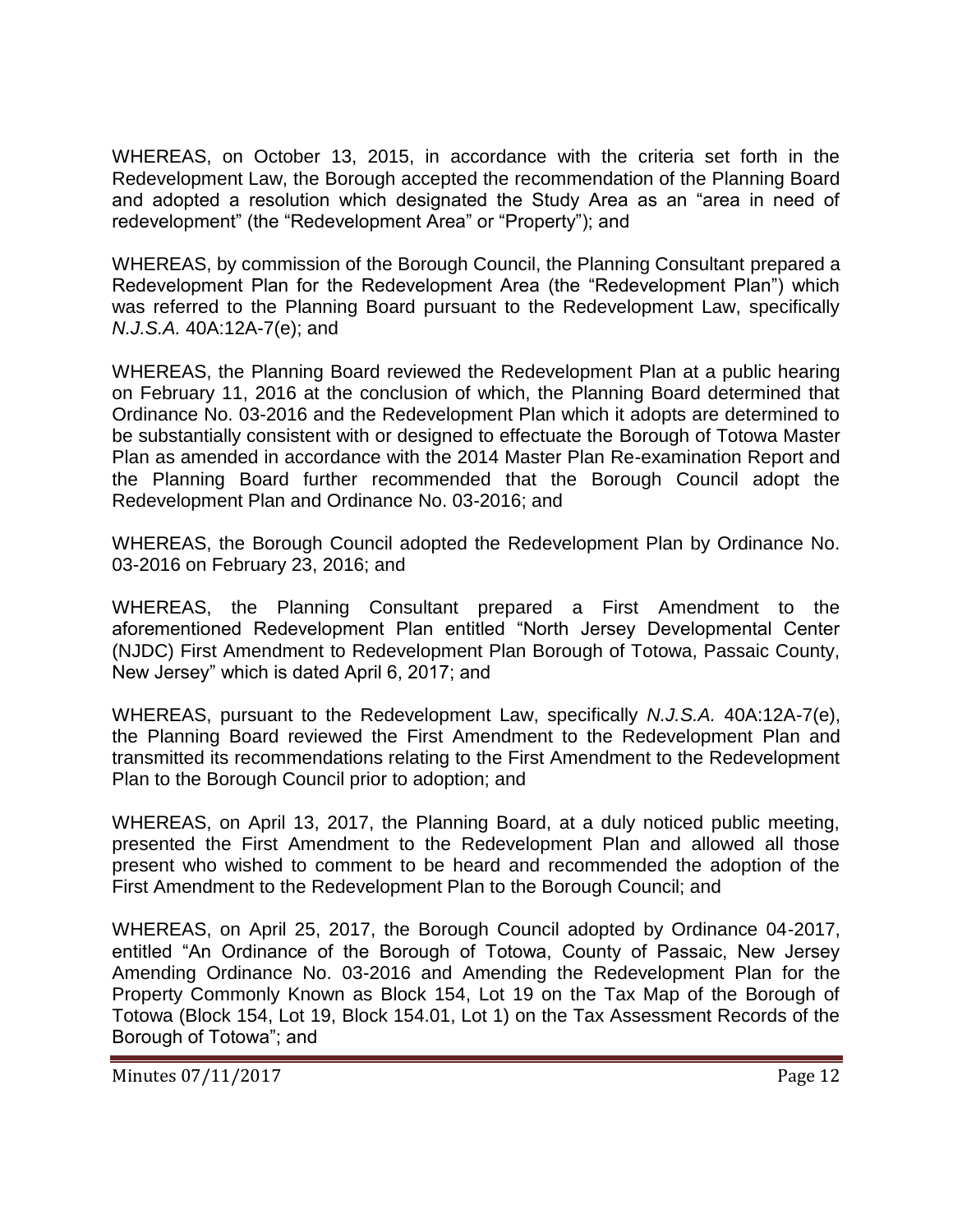WHEREAS, NJDC Urban Renewal DE, LLC (the "Redeveloper") submitted a responsive proposal to the Borough's Request for Proposals, issued August 10, 2016, which proposal has been selected by the Borough and as such the Borough designated the Redeveloper, by Resolution 36-2017, dated January 24, 2017, as conditional redeveloper (as defined in the Redevelopment Law) of the Redevelopment Area, so as to redevelop the Redevelopment Area in accordance with the terms of the Redevelopment Plan and the Redevelopment Law; and

WHEREAS, the Borough designated Redeveloper as "redeveloper" (as defined in the Redevelopment Law) of the Redevelopment Area and authorized it to construct certain improvements to the Property (the "Project") by authorizing a redevelopment agreement with the Redeveloper (the "Redevelopment Agreement"); and

WHEREAS, the property owned by the State (as defined in the State Purchase and Sale Agreement (as defined below)) shall be acquired by the Redeveloper upon the simultaneous transfer of the Property at the Closing between the State and the Borough (the "State Purchase and Sale Agreement") and the Borough and the Redeveloper (the "Redeveloper Purchase and Sale Agreement"); and

WHEREAS, the Borough, State and Redeveloper now desire to complete the Project upon the terms and conditions hereinafter as set forth in the State Purchase and Sale Agreement and the Redeveloper Purchase and Sale Agreement as attached herein; and

WHEREAS, the Borough desires to authorize i) the execution of the State Purchase and Sale Agreement and ii) the execution of the Redeveloper Purchase and Sale Agreement.

NOW THEREFORE, BE IT RESOLVED BY THE MUNICIPAL COUNCIL OF THE BOROUGH OF TOTOWA, NEW JERSEY AS FOLLOWS:

Section 1. The foregoing recitals are incorporated herein as though fully set forth at length.

Section 2. The Mayor is authorized to execute the State Purchase and Sale Agreement and the Redeveloper Purchase and Sale Agreement substantially in the forms attached hereto as Exhibits A and B, with such changes, amendments or alternations as the Mayor deems necessary to the effectuate the terms of this Resolution.

Section 3. A copy of this Resolution shall be available for public inspection at the offices of the Borough Clerk.

Minutes 07/11/2017 **Page 13**